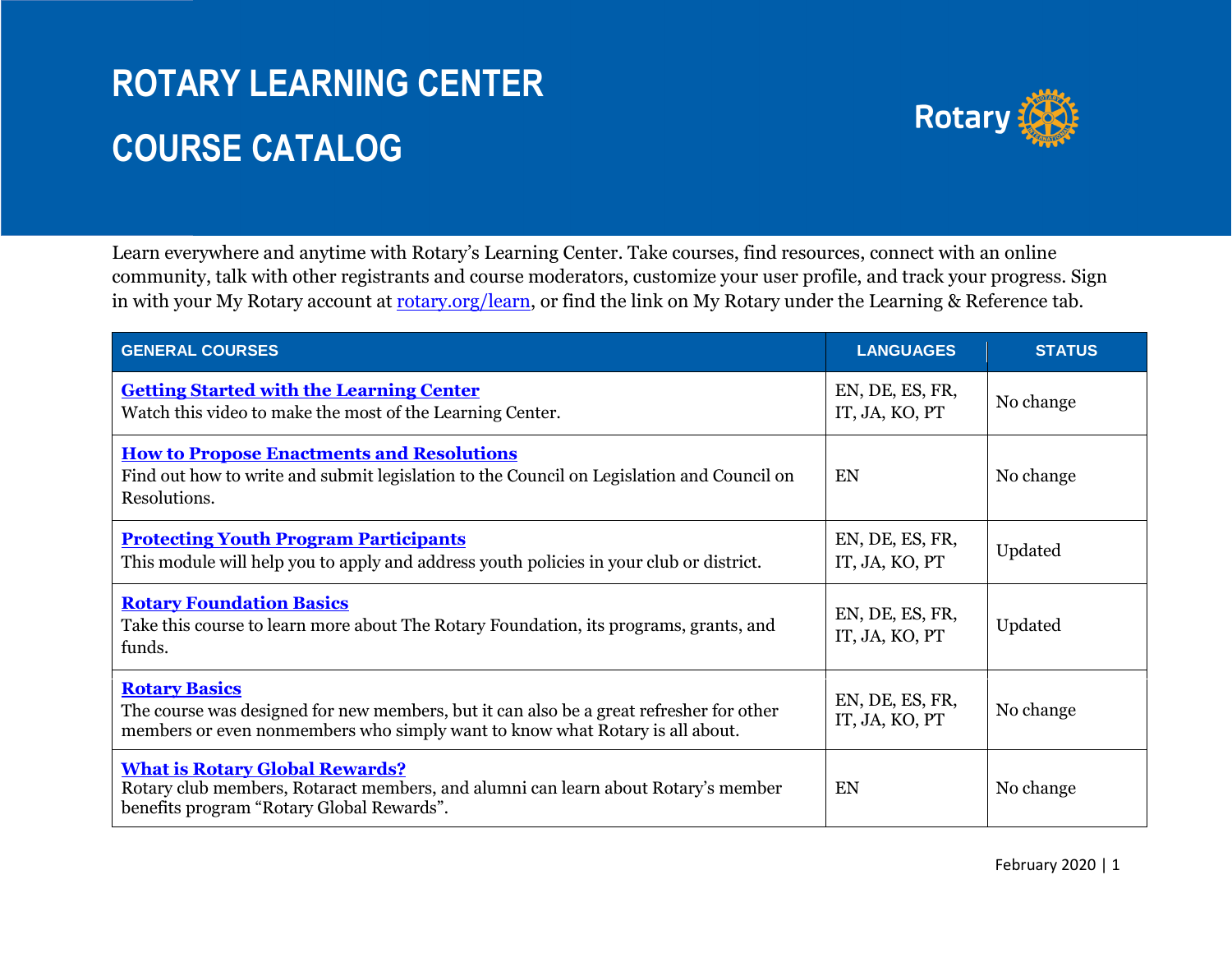| <b>How to Use the Rotary Global Rewards App</b><br>Learn how to use the Rotary Global Rewards app to find discounted products and services,<br>along with opportunities to give back to Rotary.                                                                               | EN, DE, ES, FR,<br>IT, JA, KO, PT     | No change  |
|-------------------------------------------------------------------------------------------------------------------------------------------------------------------------------------------------------------------------------------------------------------------------------|---------------------------------------|------------|
| <b>All About Rotary Peace Fellowships</b><br>This course will provide a general program overview of the Rotary Peace Fellowship,<br>including information about the Rotary Peace Centers, qualification requirements,<br>eligibility restrictions, and the application cycle. | EN                                    | No change  |
| <b>Protecting Personal Data</b><br>Learn how to identify and protect the personal data of Rotary participants.                                                                                                                                                                | EN, DE, ES, FR,<br>IT, JA, KO, PT     | No change  |
| <b>Preventing and Addressing Adult Harassment</b><br>Take this course to learn how you can create a harassment-free environment in your club.                                                                                                                                 | EN, DE, ES, FR,<br>IT, KO, JA, PT, SV | No change  |
| <b>Committing to Diversity, Equity, and Inclusion</b><br>Learn more about Rotary's DEI statement, what DEI means, and how you can put it into<br>practice to create positive experiences.                                                                                     | EN                                    | <b>New</b> |

| <b>MEMBERSHIP COURSES</b>                                                                                                                                                                                    | <b>LANGUAGES</b>              | <b>STATUS</b> |
|--------------------------------------------------------------------------------------------------------------------------------------------------------------------------------------------------------------|-------------------------------|---------------|
| <b>Best Practices for Engaging Members</b><br>Take this course to learn strategies for engaging people at all stages of membership.                                                                          | EN, ES, FR, IT,<br>JA, KO, PT | No change     |
| <b>Building a Diverse Club</b><br>Take this course to learn how to diversify your club.                                                                                                                      | EN, ES, FR, IT,<br>JA, PT     | No change     |
| <b>Is Your Club Healthy?</b><br>This course helps club leaders pinpoint opportunities for growth and sustainability, offers<br>strategies to help remedy problem areas, and advises on how to manage change. | EN, ES, FR, IT,<br>JA, PT     | No change     |
| <b>Kick-start Your New Member Orientation</b><br>This course will help you understand the risk of neglecting new members and develop a<br>robust new member orientation program.                             | EN, ES, FR, IT,<br>JA, KO, PT | No change     |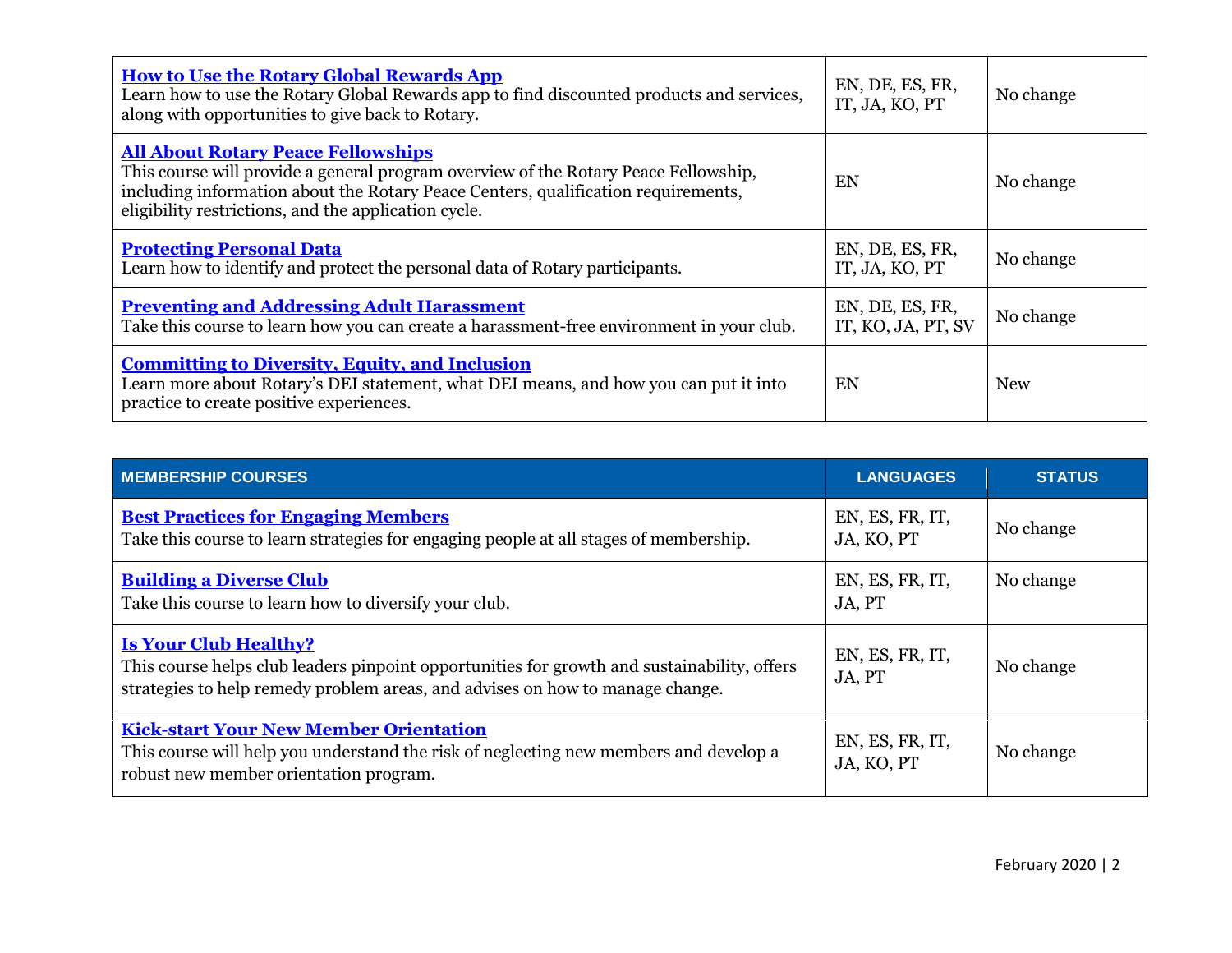| <b>Online Membership Leads</b><br>Learn how membership leads work, how to turn leads into members, and how to create a<br>consistent, positive experience for prospective members. | EN, ES, FR, IT,<br>JA, PT     | No change |
|------------------------------------------------------------------------------------------------------------------------------------------------------------------------------------|-------------------------------|-----------|
| <b>Practicing Flexibility and Innovation</b><br>Learn ways your club can better accommodate members and prospective members with<br>flexible and innovative solutions.             | EN, ES, FR, IT,<br>JA, KO, PT | No change |
| <b>Strategies for Attracting New Members</b><br>Learn how to improve the club experience to make it attractive to visitors.                                                        | EN, ES, FR, IT,<br>JA, KO, PT | No change |
| <b>Your Membership Plan</b><br>Create a step-by-step plan to strengthen your club and keep it vibrant and relevant to your<br>community.                                           | EN, ES, FR, IT,<br>JA, PT     | No change |

| <b>PUBLIC IMAGE COURSES</b>                                                                                                                                                                       | <b>LANGUAGES</b>                      | <b>STATUS</b> |
|---------------------------------------------------------------------------------------------------------------------------------------------------------------------------------------------------|---------------------------------------|---------------|
| <b>The Rotary Brand</b><br>This course will help you understand Rotary's brand; the benefits of a consistent,<br>recognizable brand; and how you can strengthen Rotary by being a brand champion. | EN, DE, ES, FR,<br>IT, JA, KO, PT, ZH | <b>New</b>    |
| <b>Building Rotary's Public Image</b><br>Explore the importance of Rotary's public image and your role in not just raising awareness<br>of Rotary but also helping people actually understand us. | EN                                    | <b>New</b>    |

| <b>PROFESSIONAL DEVELOPMENT COURSES</b>                                                                                                                                                                                          | <b>LANGUAGES</b>                      | <b>STATUS</b> |
|----------------------------------------------------------------------------------------------------------------------------------------------------------------------------------------------------------------------------------|---------------------------------------|---------------|
| <b>Leading Change</b><br>Learn the basics of how to manage change, including how to succeed in leading it, how to<br>assess people's readiness to make changes, how to plan for change, and how to respond to<br>any resistance. | EN, DE, ES, FR,<br>IT, JA, KO, PT, ZH | No change     |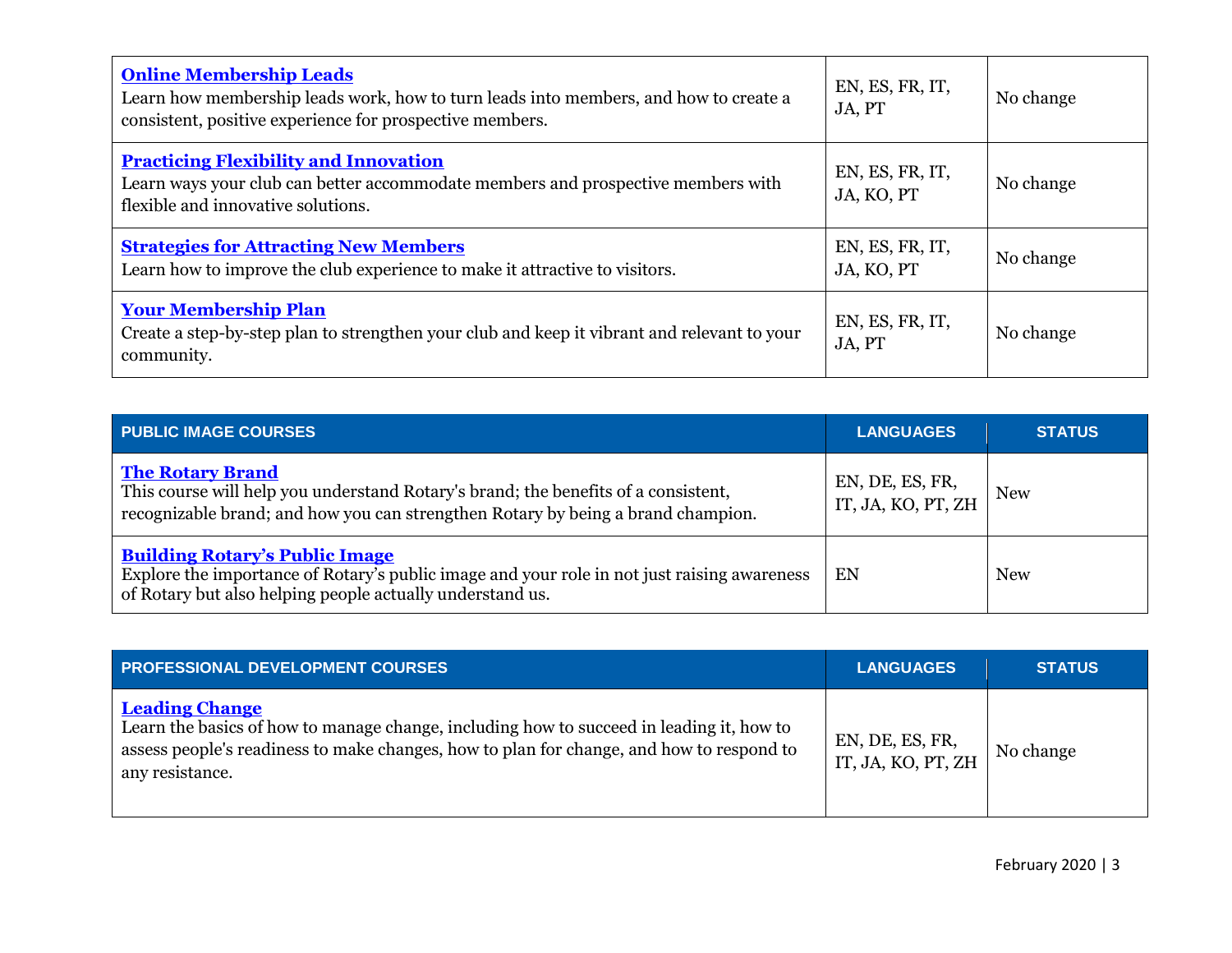| <b>Mentoring Basics</b><br>In this course you will learn the role, responsibilities and benefits of being a mentor to<br>an adult professional.     | EN, DE, ES, FR,<br>IT, JA, KO, PT | No change |
|-----------------------------------------------------------------------------------------------------------------------------------------------------|-----------------------------------|-----------|
| <b>Essentials of Understanding Conflict</b><br>In this course, you will learn the essentials of how to understand, manage, and resolve<br>conflict. | EN, ES, FR, IT, PT                | No change |

| <b>TRAINER COURSES</b>                                                                                                                                                                     | <b>LANGUAGES</b>                  | <b>STATUS</b> |
|--------------------------------------------------------------------------------------------------------------------------------------------------------------------------------------------|-----------------------------------|---------------|
| <b>An Introduction to Adult Learning</b><br>Learn the fundamental theories of adult learning and use these in your training delivery to<br>enhance your participants' learning experience. | EN, DE, ES, FR,<br>IT, JA, KO, PT | No change     |
| <b>Becoming an Effective Facilitator</b><br>Learn about the value of facilitation and how effective facilitators can guide people to<br>achieve their goals.                               | EN, DE, ES, FR,<br>IT, JA, KO, PT | No change     |
| <b>Managing a Training Session</b><br>Learn techniques for preparing your training environment and managing it effectively.                                                                | EN, DE, ES, FR,<br>IT, JA, KO, PT | <b>New</b>    |

| CLUB LEADERSHIP LEARNING PLANS AND COURSES                                                                                                                                                                                                                                                                              | <b>LANGUAGES</b>                             | <b>STATUS</b> |
|-------------------------------------------------------------------------------------------------------------------------------------------------------------------------------------------------------------------------------------------------------------------------------------------------------------------------|----------------------------------------------|---------------|
| <b>Club Administration Committee Basics</b><br>Learn about your role and begin planning for your year as a club administration committee<br>member:<br><b>Getting Started With the Learning Center</b><br><b>Get Ready: Club Administration Committee</b><br><b>Organizing Your Club: Club Administration Committee</b> | EN, DE, ES, FR,<br>IT, JA, KO, PT,<br>SV, ZH | Updated       |
| <b>Club Membership Committee Basics</b><br>Learn about your role and begin planning for your year as a club administration committee<br>member:                                                                                                                                                                         | EN, DE, ES, FR,<br>IT, JA, KO, PT,<br>SV, ZH | Updated       |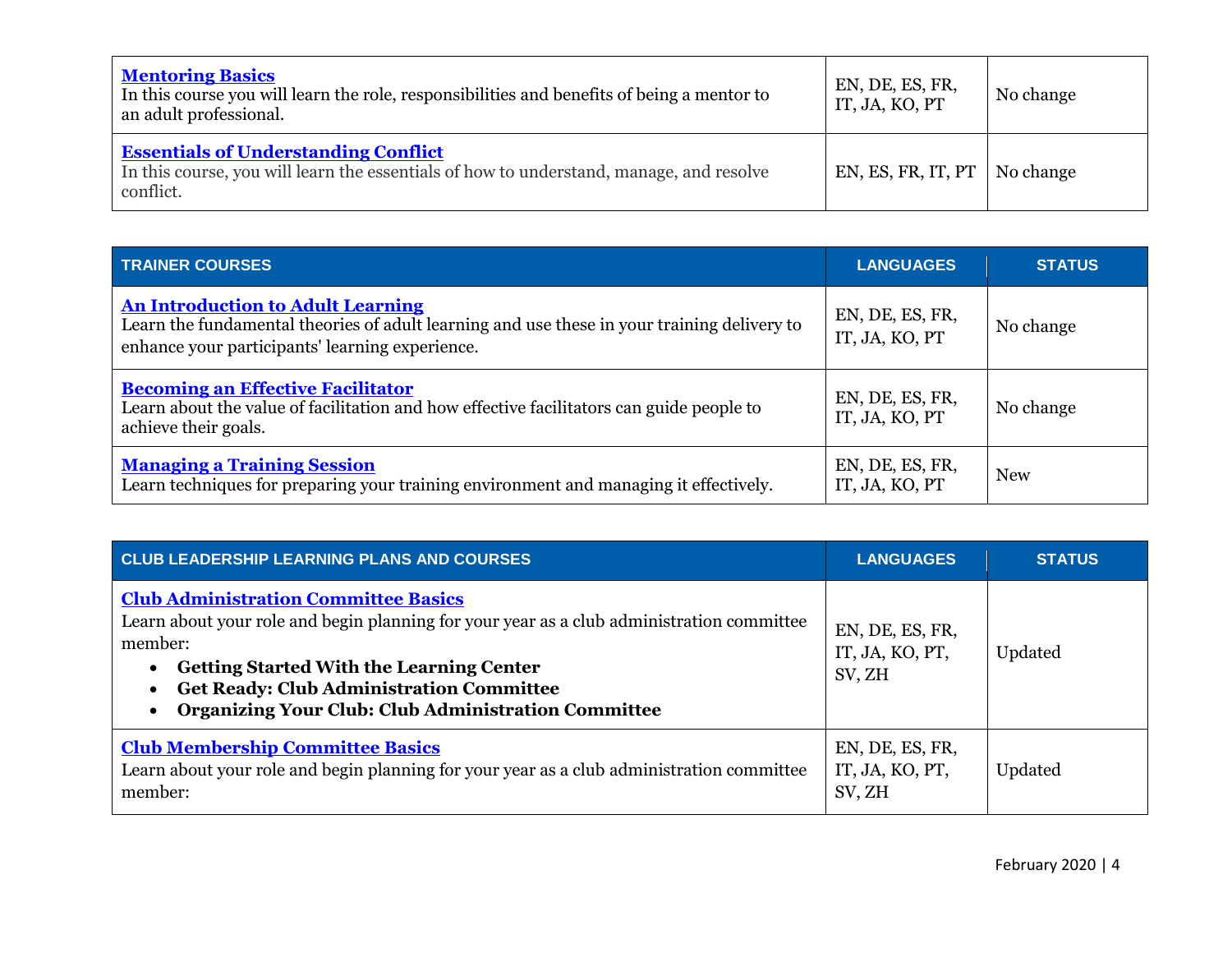| <b>Getting Started With the Learning Center</b><br><b>Get Ready: Club Membership Committee</b><br>Develop Membership Strategies: Club Membership Committee<br><b>Online Membership Leads</b><br><b>Rotary Club Central Resources</b><br><b>Protecting Personal Data</b><br><b>Committing to Diversity, Equity, and Inclusion</b><br><b>Leading Change</b>                                                                                                                                                                                                                |                                              |         |
|--------------------------------------------------------------------------------------------------------------------------------------------------------------------------------------------------------------------------------------------------------------------------------------------------------------------------------------------------------------------------------------------------------------------------------------------------------------------------------------------------------------------------------------------------------------------------|----------------------------------------------|---------|
| <b>Club President Basics</b><br>Learn about your role and begin planning for your year as president:<br><b>Get Ready: Club President</b><br>$\bullet$<br><b>My Rotary: Club Administration</b><br>٠<br><b>Using a Club Management System</b><br><b>Rotary Club Central Resources</b><br><b>Online Membership Leads</b><br><b>Leading Change</b><br>٠<br><b>Essentials of Understanding Conflict</b><br><b>Protecting Personal Data</b><br>$\bullet$<br><b>Committing to Diversity, Equity, and Inclusion</b><br><b>Addressing and Preventing Harassment</b><br>$\bullet$ | EN, DE, ES, FR,<br>IT, JA, KO, PT,<br>SV, ZH | Updated |
| <b>Club Public Image Committee Basics</b><br>Learn about your role and begin planning for your year as a club public image committee<br>member:<br><b>Getting Started With the Learning Center</b><br>٠<br><b>Get Ready: Club Public Image Committee</b><br>$\bullet$<br><b>Public Image Committee: Promoting Rotary</b><br><b>The Rotary Brand</b><br><b>Building Rotary's Public Image</b><br>$\bullet$                                                                                                                                                                | EN, DE, ES, FR,<br>IT, JA, KO, PT,<br>SV, ZH | Updated |
| <b>Club Rotary Foundation Committee Basics</b><br>Learn about your role and begin planning for your year as a club Foundation committee<br>member:                                                                                                                                                                                                                                                                                                                                                                                                                       | EN, DE, ES, FR,<br>IT, JA, KO, PT,<br>SV, ZH | Updated |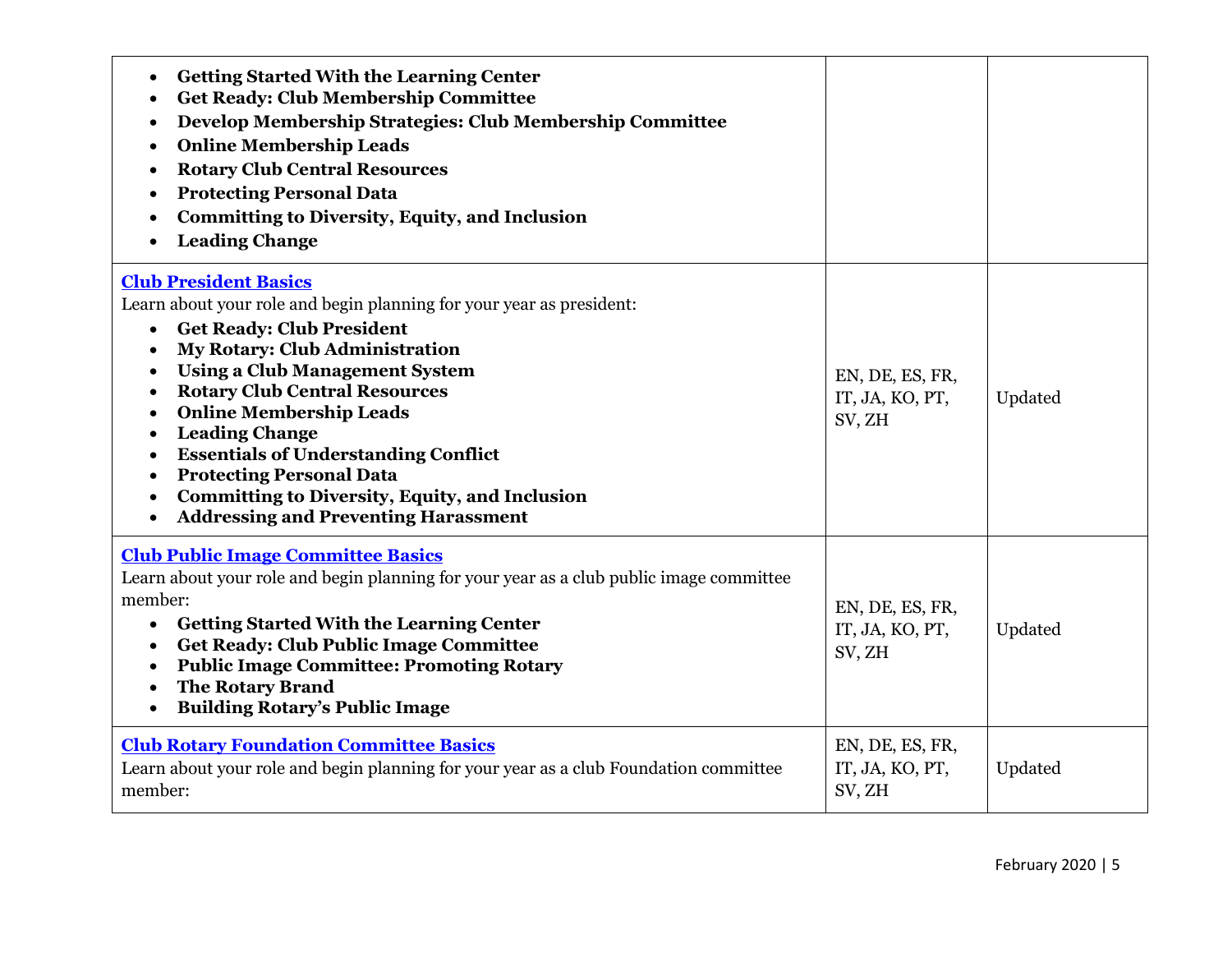| <b>Getting Started With the Learning Center</b><br>$\bullet$<br><b>Get Ready: Club Rotary Foundation Committee</b><br><b>Managing Your Foundation Activities: Club Rotary Foundation</b><br>$\bullet$<br><b>Committee</b><br><b>Rotary Foundation Basics</b><br><b>Rotary Club Central Resources</b><br><b>Protecting Personal Data</b>                                                                                                                                                                                                                                                                                                                         |                                              |         |
|-----------------------------------------------------------------------------------------------------------------------------------------------------------------------------------------------------------------------------------------------------------------------------------------------------------------------------------------------------------------------------------------------------------------------------------------------------------------------------------------------------------------------------------------------------------------------------------------------------------------------------------------------------------------|----------------------------------------------|---------|
| <b>Club Secretary Basics</b><br>Learn about your role and begin planning for your year as secretary:<br><b>Getting Started With the Learning Center</b><br>$\bullet$<br><b>Get Ready: Club Secretary</b><br>$\bullet$<br><b>Club Administration: Club Secretary</b><br><b>My Rotary: Club Administration</b><br><b>Working with Your Club Leaders</b><br>$\bullet$<br><b>Using a Club Management System</b><br>$\bullet$<br><b>Managing Club Finances: Club Secretary</b><br>$\bullet$<br><b>Online Membership Leads</b><br>$\bullet$<br><b>Rotary Club Central Resources</b><br><b>Protecting Personal Data</b><br><b>Addressing and Preventing Harassment</b> | EN, DE, ES, FR,<br>IT, JA, KO, PT,<br>SV, ZH | Updated |
| <b>Club Service Projects Committee Basics</b><br>Learn about your role and begin planning for your year as a club service projects committee<br>member:<br><b>Getting Started With the Learning Center</b><br>$\bullet$<br><b>Get Ready: Service Projects Committee</b><br>$\bullet$<br><b>Planning Your Projects: Service Projects Committee</b><br>$\bullet$<br><b>Risk Management: Service Projects Committee</b><br>$\bullet$                                                                                                                                                                                                                               | EN, DE, ES, FR,<br>IT, JA, KO, PT,<br>SV, ZH | Updated |
| <b>Club Treasurer Basics</b><br>Learn about your role and begin planning for your year as treasurer:<br><b>Getting Started With the Learning Center</b><br>$\bullet$<br><b>Get Ready: Club Treasurer</b><br><b>Managing Club Finances: Club Treasurer</b><br><b>Protecting Personal Data</b>                                                                                                                                                                                                                                                                                                                                                                    | EN, DE, ES, FR,<br>IT, JA, KO, PT,<br>SV, ZH | Updated |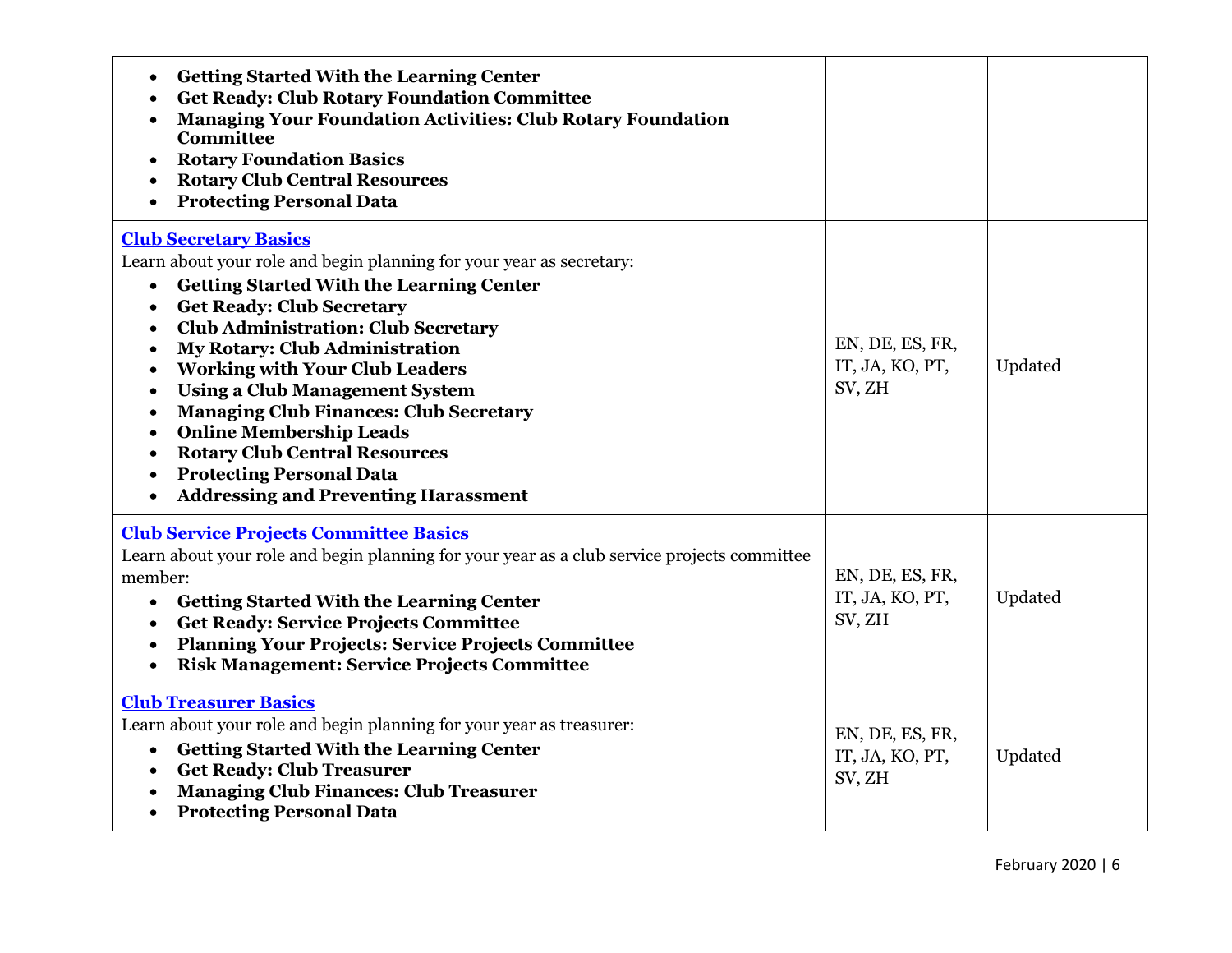| <b>Rotary Club Central Resources</b><br>Ready to set some goals? Check out the resources we have to help you manage your goals<br>and service activities. | EN, DE, ES, FR,<br>IT, JA, KO, PT $(+$<br>12 other<br>languages) | No change |
|-----------------------------------------------------------------------------------------------------------------------------------------------------------|------------------------------------------------------------------|-----------|
|-----------------------------------------------------------------------------------------------------------------------------------------------------------|------------------------------------------------------------------|-----------|

| <b>DISTRICT LEADERSHIP COURSES</b>                                                                                                                                                                                                                                                                                                                                                                                                                                                                                                                                                                                                                    | <b>LANGUAGES</b>                  | <b>STATUS</b> |
|-------------------------------------------------------------------------------------------------------------------------------------------------------------------------------------------------------------------------------------------------------------------------------------------------------------------------------------------------------------------------------------------------------------------------------------------------------------------------------------------------------------------------------------------------------------------------------------------------------------------------------------------------------|-----------------------------------|---------------|
| <b>Assistant Governor Basics</b><br>Learn about your responsibilities, how to prepare for your role, and working with your team<br>to meet clubs' needs.<br><b>Get Ready: Assistant Governor</b><br><b>Working With Your District Team</b><br><b>Supporting Your Clubs</b><br><b>Maximizing Governor Visits</b><br><b>Rotary Club Central Resources</b><br><b>Online Membership Leads</b><br><b>Using a Club Management System</b><br><b>Protecting Personal Data</b><br><b>Committing to Diversity, Equity, and Inclusion</b><br><b>Preventing and Addressing Harassment</b><br><b>Leading Change</b><br><b>Essentials of Understanding Conflict</b> | EN                                | <b>New</b>    |
| <b>District Governor Funding Test Resources</b><br>Are you a district finance chair participating in the District Governor Funding Test? This<br>course will help you get started in your role.                                                                                                                                                                                                                                                                                                                                                                                                                                                       | EN, ES, FR, IT,<br>JA, KO, PT     | Updated       |
| <b>Governor-nominee</b><br>Jump-start your year as governor-nominee, learning how to manage your finances,<br>communicate effectively, and plan your district conference.                                                                                                                                                                                                                                                                                                                                                                                                                                                                             | EN, DE, ES, FR,<br>IT, JA, KO, PT | No change     |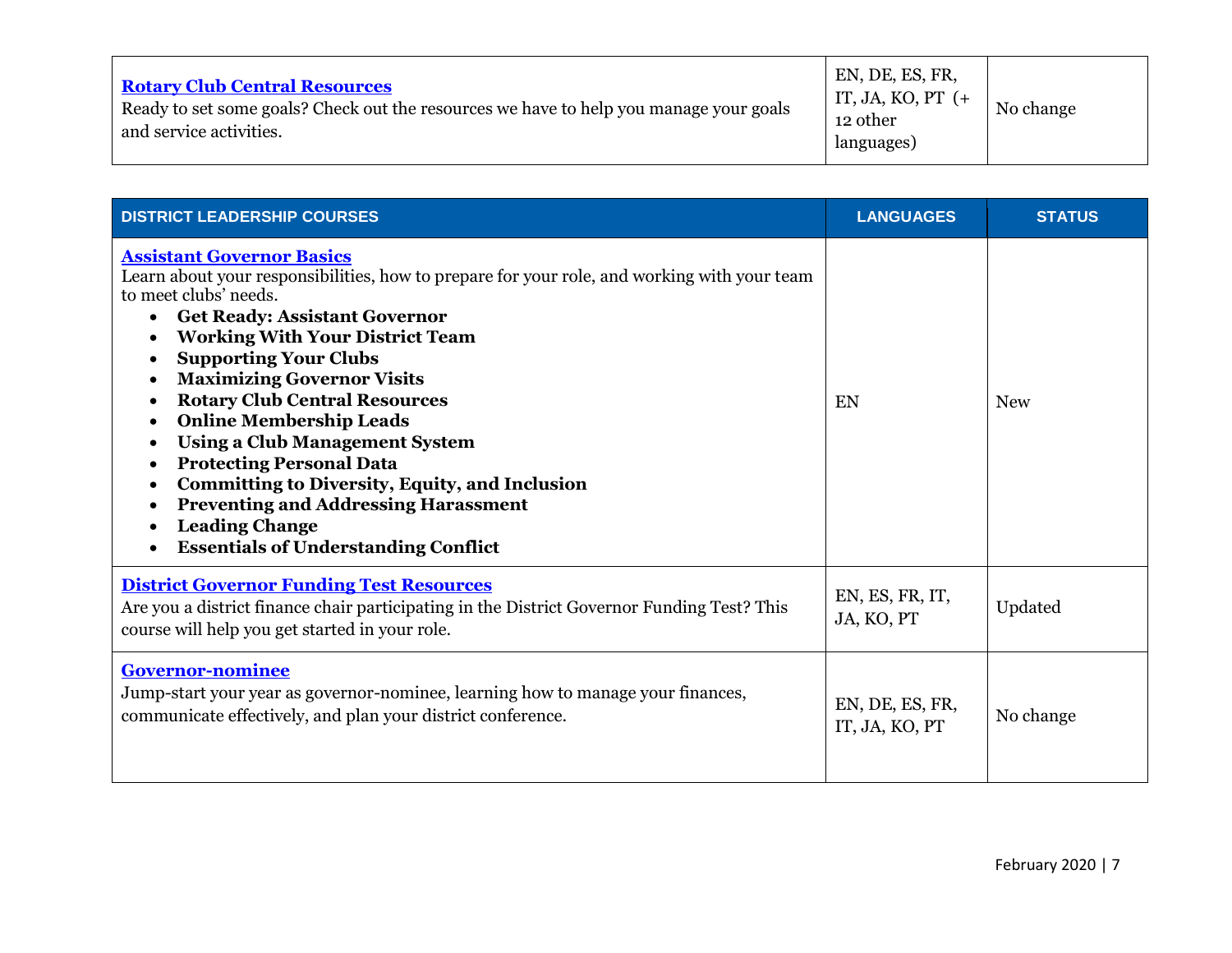| <b>Representative Training for Council</b><br>Get ready for the Council by taking this course, which covers legislation, procedures, and<br>more. Representatives are required to take the course to receive funding to attend the<br>meeting.               | EN, ES, FR, IT,<br>JA, KO, PT | No change  |
|--------------------------------------------------------------------------------------------------------------------------------------------------------------------------------------------------------------------------------------------------------------|-------------------------------|------------|
| <b>How to Start a Community-Based Rotaract Club</b><br>This course is for Rotarians who want to start a Rotaract club for the first time. Use the<br>additional resources to learn more or to share with your clubs.                                         | EN, PT                        | No change  |
| <u> Rotary Peace Fellowship – The Role of the District</u><br>This course will help district leaders understand their role in the Rotary Peace Fellowships,<br>from recruiting and supporting candidates through the application and endorsement<br>process. | EN                            | No change  |
| <b>Working With Your District Team</b><br>Whether you're a returning member of the district team or a new one, take this course to<br>learn what the district team does and how you can work together to support clubs.                                      | EN                            | No change  |
| <b>Get Ready: District Rotaract Committee</b><br>You'll learn the basics of the roles and how to fulfill the responsibilities of the committee to<br>ensure Rotaract thrives in your district.                                                               | EN                            | <b>New</b> |

| <b>SCHOLAR AND SERVICE COURSES</b>                                                                                                                                                                                                                   | <b>LANGUAGES</b>                             | <b>STATUS</b> |
|------------------------------------------------------------------------------------------------------------------------------------------------------------------------------------------------------------------------------------------------------|----------------------------------------------|---------------|
| <b>Orientation for Scholars and Vocational Training Teams</b><br>If you're a Rotary Scholar or vocational training team member this course will prepare you<br>for your experience abroad and your return home.                                      | EN, ES, FR, IT,<br>JA, KO, PT                | No change     |
| <b>Rotary's Areas of Focus</b><br>Get an overview of Rotary's areas of focus and use these slides to create your presentation.                                                                                                                       | EN, DE, ES, FR,<br>IT, JA, KO, PT            | No change     |
| <b>Grant Management Seminar</b><br>These courses will look at a grant from start to finish. It's best to take these courses before<br>you start thinking about the type of global grant activity you want to do.<br><b>Grant Management Overview</b> | EN, DE, ES, FR,<br>IT, JA, KO, PT,<br>SV, ZH | No change     |